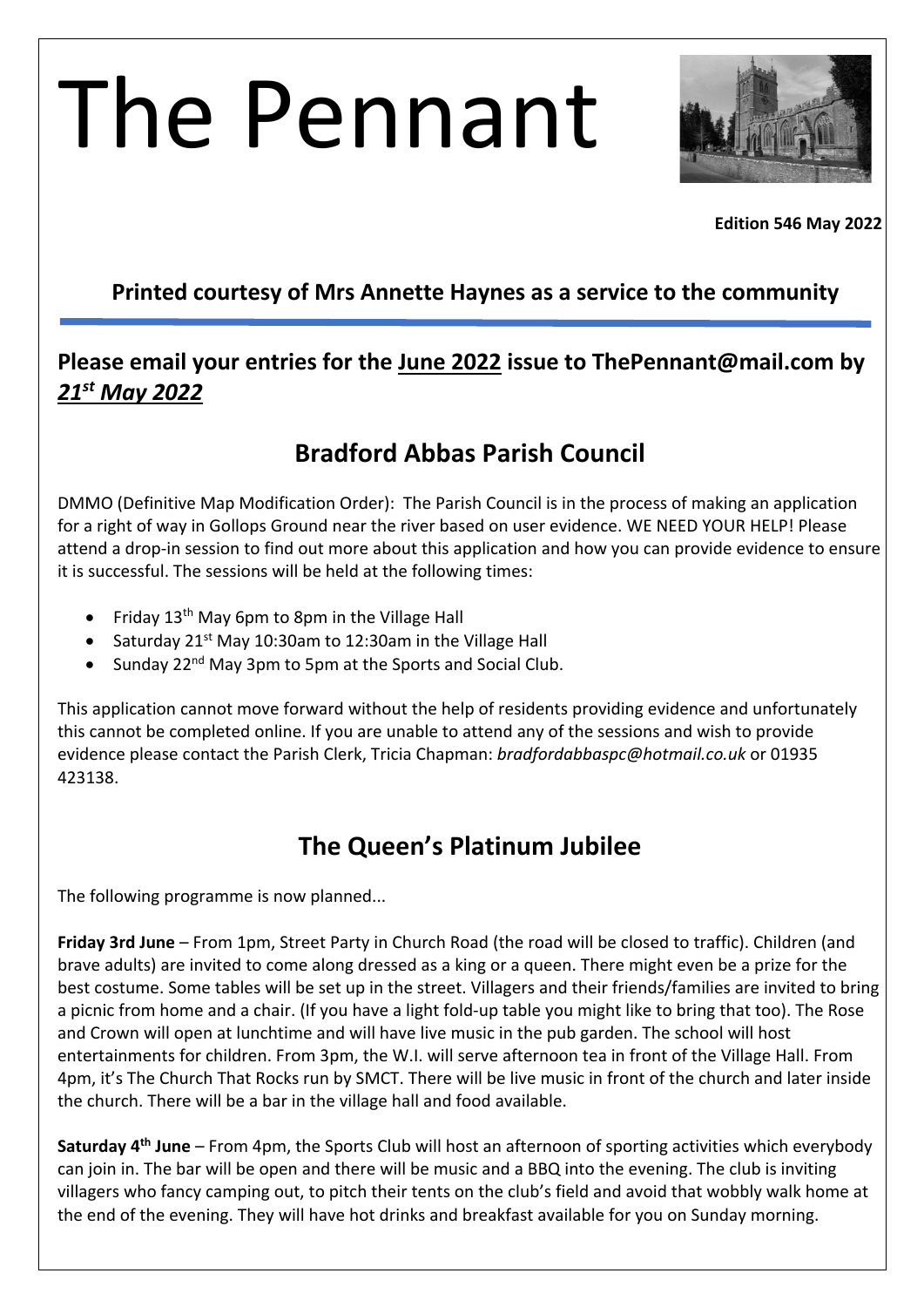**Sunday 5th June** – At 11am, there will be a Commonwealth Brunch in the church. Join us for a bite to eat and to hear some tales of life from the early part of the Queen's reign.

**DECORATING THE VILLAGE** – We are asking everyone to help brighten up the village by decorating their houses and leaving the decorations up through the four-day holiday. Please follow a Red, White and Blue theme. You might have a royal scarecrow or a model of a king or queen from history or make your house look like a palace or anything really.

There is a big raffle (to be drawn at the pub on Sunday afternoon) and we will be asking for donations of prizes. We also hope there will be displays/exhibitions across the long weekend. Details to follow. Please tell your family and friends and join us to make a memorable weekend.

# **Bradford Abbas Women's Institute**

Our regular meeting in May will take place at 7.30p.m. on Tuesday 17<sup>th</sup> May at the Social Club when we will attempt a game of French Boule and look forward to cheese and wine refreshments. The competition will be 'something French' – all welcome.

## **News from the Telephone Box Team**

Many thanks for your continued support.

We would be very grateful for any red, white and blue plants for the troughs and for any books on the Royal Family. Please tel. 01935 706519 or 01935 413119.

We would also be delighted to receive seeds or cuttings etc for people to take, just leave them in the Telephone Box… this was very popular last year.

# **Mixed Ability Yoga**

Bradford Abbas Sports and Recreation Club, DT9 6RP, Thursdays 7 – 8pm, Fridays 11.15am – 12.15pm. Everyone's welcome to join these friendly, fun classes! Further information or to book please contact Sara Goodchild, tel 07850 477661.

# **St.Mary's Community Trust**

Make a note in your diary and tell your friends...

**Friday 3rd June THE CHURCH THAT ROCKS** (as part of the village's Jubilee celebrations). There will be musical entertainment in front of the church from 4pm. Later in the evening there will be a band playing inside the church. Bar and hot food available.

**Saturday 10th Sep**t**ember THE CHURCH THAT ROCKS 2** – in the playing field behind the churchyard.

In December, we'll have various Christmassy events – to be announced. Look out for posters and notices on the Pennant's Facebook page for details of all these.

If you can help with any of these events, please contact us. Jo, Alan, Rob, Ruth, Trevor and Gary The ST MARY'S COMMUNITY TRUST team

email: *info@StMarysWeekBA.org.uk.*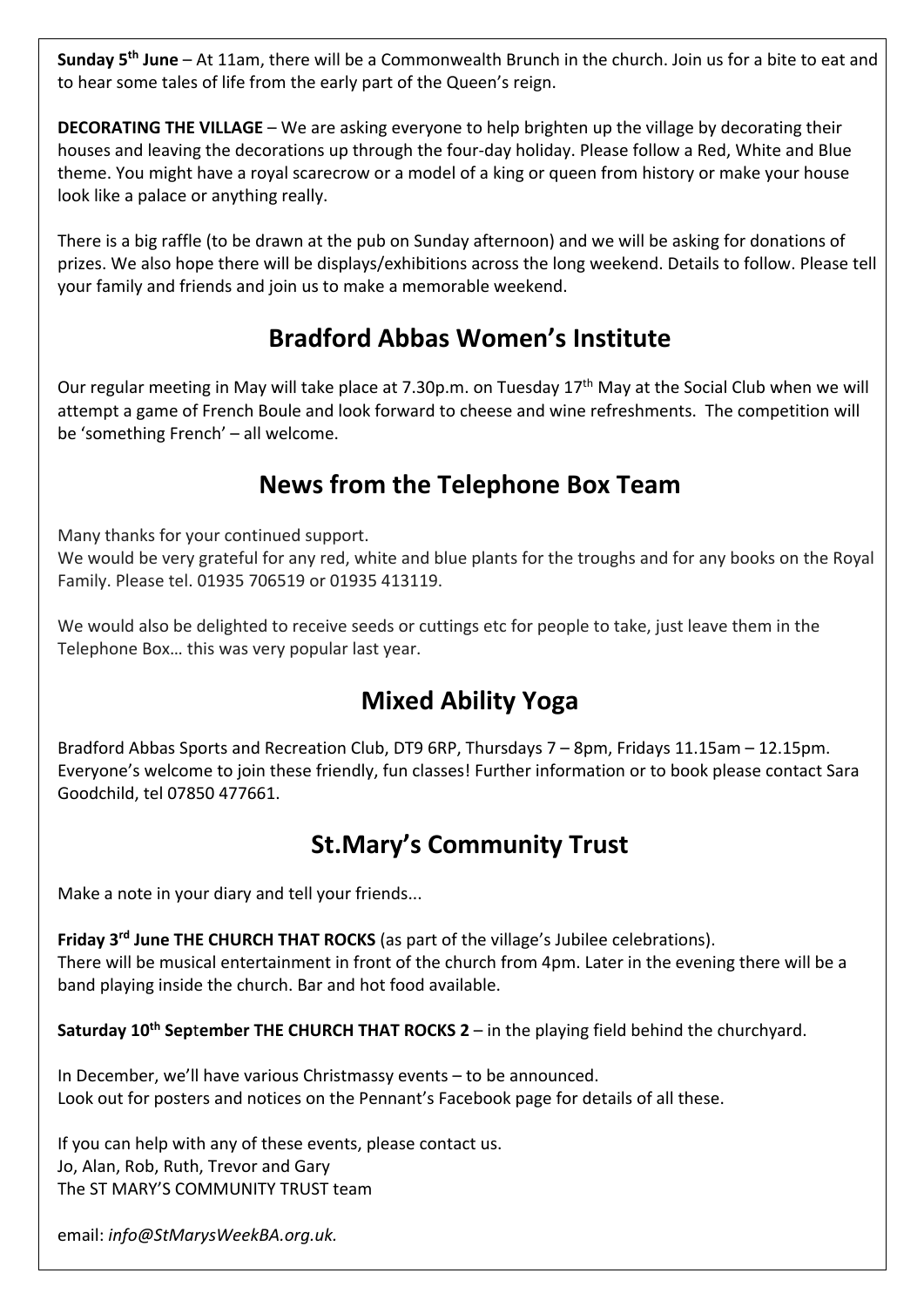# **St.Mary's CE Primary School**

At St.Mary's we have worked hard to come to terms with the 'new normal' and we were so excited to be able to run some school trips in the last weeks of term!

Our Key Stage One children enjoyed a trip to Puxton Park in Hewish, where they had a fantastic time. They enjoyed a tractor ride around the dairy, before they met the newest arrivals to the park: the lambs and a week-old emu! They were lucky enough to spend some time feeding the alpacas. There was even some time for relaxation, playing on some very large bouncy pillows, enjoying a train ride and some time in soft play, before returning home!

Our Year Five children enjoyed an overnight stay at Leeson House in Swanage, where they took part in beachcombing and field study skills amongst many others. They returned to school worn out and windblown but buzzing after their adventures!

On our last day of the Spring Term we spent some time exploring an Easter Experience in St.Mary's Church. This was an excellent opportunity for the children to get a better understanding of the events of Holy Week and it was thoughtful and enjoyable. Our thanks go to Jenny Thomas and the team at St.Mary's Church for putting this experience together. It was much appreciated by all.

If you would like any further information about our wonderful school or to see some photos of our events, please visit our school website at *www.bradfordabbasprimary.co.uk.* Many blessings from the staff and children at St.Mary's CE Primary School. Graham Simpson (Deputy Headteacher)

# **Bradford Abbas History Society**

Tony White is proposing a few historical tours of the village in the summer months. It is expected that these will be well subscribed so therefore a few dates have been arranged to cater for a maximum of 20 people per tour at a small fee of £2 for members and £4 for non-members, all towards the society funds.

The first tour is Tuesday afternoon 24<sup>th</sup> May - meet at the top of North Street at 2.30 pm OR The second tour is on Wednesday evening 25<sup>th</sup> May - meet at the top of North Street at 7.30 pm OR The third tour is on Thursday evening 26<sup>th</sup> May - meet at the top of North Street at 7.30 pm.

This tour will cover the first section of the village and will last about an hour to an hour and a half. As there is so much to be seen and pointed out it had to be split into two. If you wish to come on the second tour the following month this will cover the remaining section of the village. Dates and details to follow on shortly. Families are welcome, for those 16 and under, you are free.

To beat the rush for the May tour, drop a note of interest with name and contact details, including fees, through the door of Wisteria cottage, The Cross, Bradford Abbas.

# **Monday Night Bingo**

Every Monday at 6.45pm with eyes down at 7.15pm at Bradford Abbas Sports and Social Club.